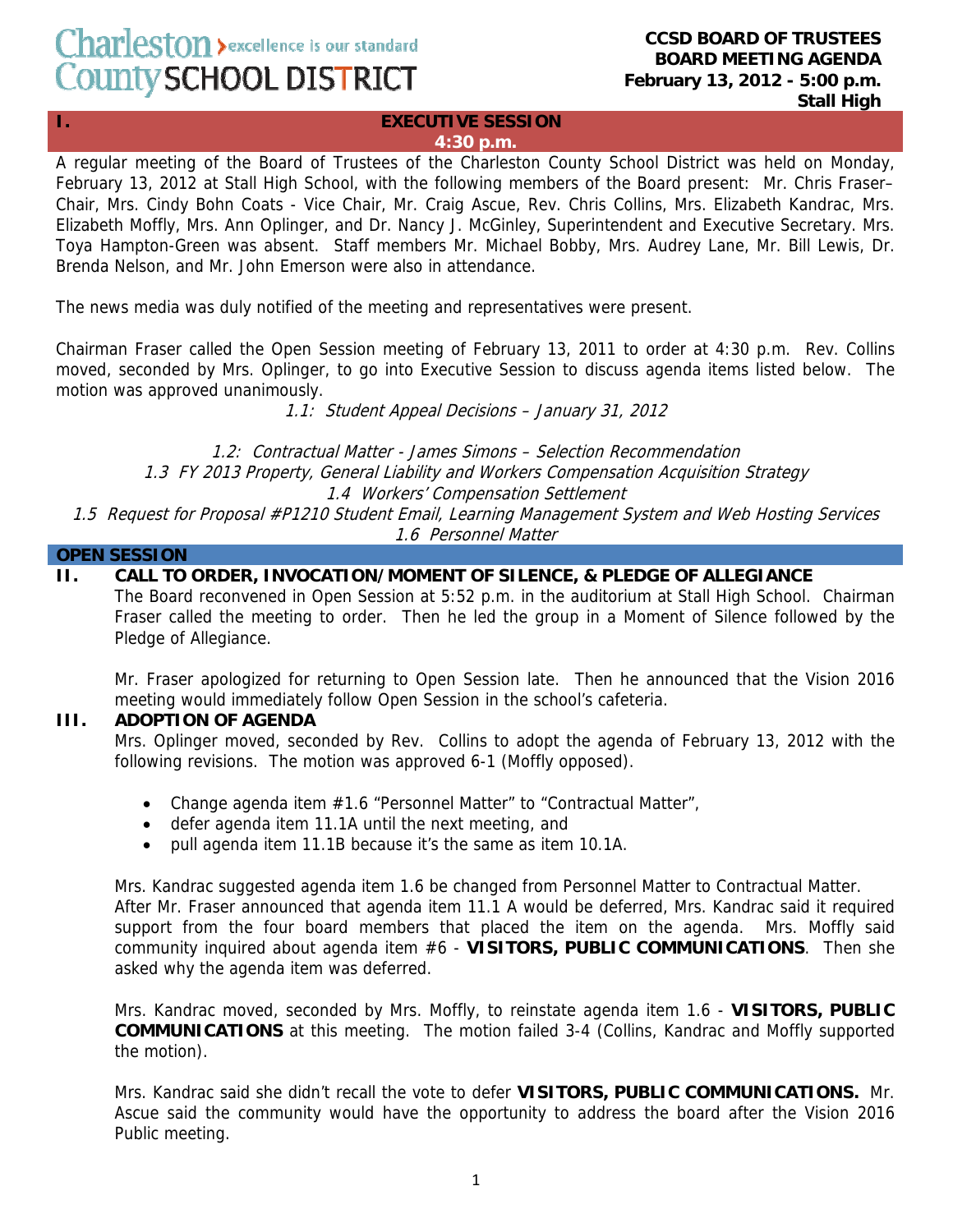**IV. SPECIAL RECOGNITIONS** – Deferred due to 12/12/11 Board Action

Special Recognitions were deferred due to action taken by the board on 12/12/11.

# **V. SUPERINTENDENT'S REPORT**

- Dr. McGinley congratulated the five finalists for Teacher of the Year listed below. The Teacher of the Year finalist will be announced at the April 20th River Dogs game. She also extended an invitation to board members to attend the event.
	- o Ms. Nancy Dabit, sixth grade English Language Arts , Moultrie Middle
	- o Ms. Jeneane Grace, resource teacher, Pinehurst Elementary
	- o Mr. William Howard, eighth grade science, Thomas Cario Middle
	- o Ms. Elizabeth Helen Parker, third grade, Charles Pinckney Elementary
	- o Ms. Laura Stanley, middle school science, Daniel Jenkins Creative Learning Center
- The board received information at a recent Board workshop on possible priorities for next year's budget. Dr. McGinley shared two key themes:
	- $\circ$  #1 priority is giving teachers and staff the step and cost-of-living increases they deserve. She considered it part of recognizing what it has taken to earn CCSD's best report card in history, with an "Excellent" growth rating.
	- o The district is performance-driven and while the district doesn't have an evaluation system that ties performance to pay yet, pieces of the evaluation system is being worked on. The salary study will look at job descriptions and salaries. The Studer Group is working on connecting work performance with salaries.
	- o The district is more focused than ever on what works, and budget proposals reflect this prioritization. It is not about "more", it's about getting more done with what the district has. Vision 2016 will have four focus areas: Literacy-based learning, Effective Educators, Innovative Schools & Systems, and Partnerships. These are based on what has worked well over the last few years under "Charleston Achieving Excellence."
- Dr. McGinley expressed appreciation for all employees.
- A meeting will be held on Friday to discuss budget priorities.
- Next week, on February 24<sup>th</sup>, the Teacher Gala will be held at the Marriott Hotel. Seats are sold out. Corporate sponsors have stepped up to recognize teachers. This year principals will also be recognized.

Mrs. Kandrac commented about the Studer Group's presentation at a recent board workshop. She submitted a Freedom of Information request to the district's in-house attorney after the Studer Group refused to share details she asked for on the four schools mentioned during their presentation to the board. The FOIA response has not been received and the district is paying over \$100,000 to the Studer Group. She asked why no one has responded to her FOIA response. Dr. McGinley said she could not speak for the Studer Group. However, she assumed that they have "confidential contracts" with their clients. CCSD does not have the information. Mrs. Kandrac expressed concerns about the Studer Group stating that their services were "free" up until the last meeting. Then they produced a contract for six figures.

Mrs. Kandrac also inquired about the GALA and why the cost went up this year from \$75 to \$100. She also said the Board was not invited. Dr. McGinley said board members were invited and she assumed the cost was increased to cover expenses. Mrs. Kandrac said it is doubtful that board members would be at the GALA since the SC School Boards Association annual convention was scheduled at the same time. She regrets that board members would not be there to honor teachers.

## **VI. VISITORS, PUBLIC COMMUNICATIONS -** See item XIII (12/12/11 Board Action)

# **VII. APPROVAL OF MINUTES/EXECUTIVE SESSION AGENDA ITEMS**

 **7.1: Open Session Minutes of January 23 2012 & January 24, 2012 (Special Called Meeting)** 

Mrs. Kandrac said she gave two corrections to Mrs. Stoney earlier. Then, Mrs. Kandrac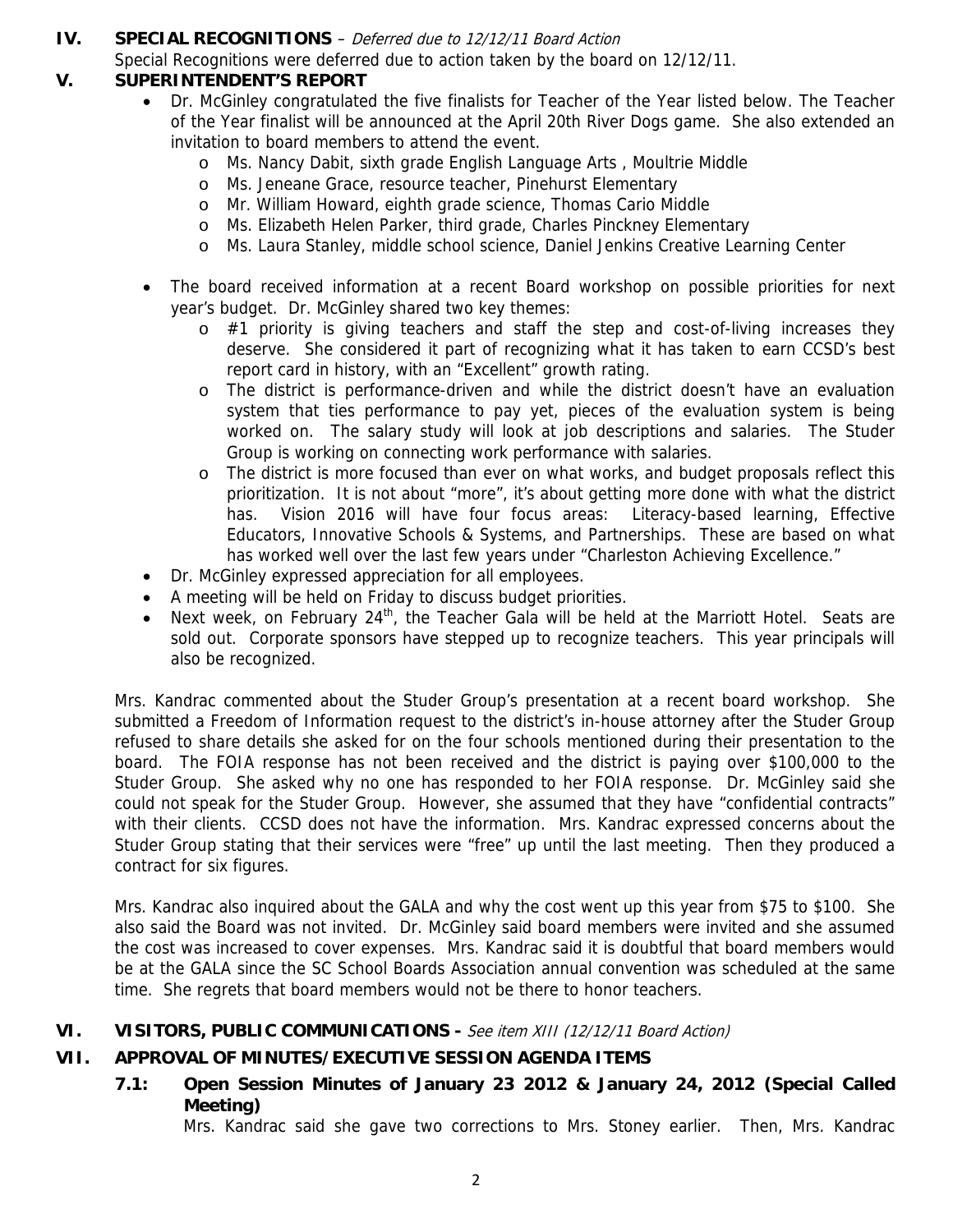moved, seconded by Mr. Ascue approval with necessary corrections. The vote was 7-0.

# **7.2: Motions of Executive Session of February 13, 2012**

# **1.1: Student Appeal Decisions – January 31, 2012**

**A.** Mrs. Coats moved, seconded by Mrs. Oplinger, approval a motion upholding the decision of the District 2 Constituent Board assigning the student to the Summit Program for the remainder of the semester 5-0-2 (Mrs. Kandrac and Mrs. Moffly abstained).

Mrs. Kandrac requested transcripts from the hearing. Since they weren't provided, she would not vote to approve the student appeal decision.

**B.** The Board voted on a motion to uphold the district's recommendation remove language in the student's contract to "disturbing school". The vote was 3-3-1 (Ascue, Fraser and Oplinger opposed; Kandrac abstained).

In open session, Mr. Ascue moved, seconded by Mrs. Oplinger, to uphold district's recommendation. The motion was approved 4-2-1 (Collins and Moffly opposed, Mrs. Kandrac abstained).

# **1.2: Contractual Matter - James Simons – Selection Recommendation**

The Board received information regarding the highest ranked qualified firm for the James Simons ES construction project. Mr. Fraser announced that MB Kahn was the highest ranked qualified firm.

## **1.3: FY 2013 Property, General Liability and Workers Compensation Acquisition Strategy**

The Board approved the recommendation for the FY2013 Property, General Liability and Workers Compensation Acquisition strategy. The vote was approved 7-0.

#### **1.4: Workers' Compensation Settlement**

The Board approved authorized staff to settle a Workers' Compensation claim. The motion was approved 6-1 (Coats opposed).

## **1.5: Request for Proposal #P1210 Student Email, Learning Management System and Web Hosting Services**

The Board approved a Request for Proposal #1210 Student Email, Learning Management System and Web Hosting Services. The vote was 7-0.

## **1.6: Personnel Matter**

The Board approved a motion to extend an employee's contract. Motion approved 5-2 (Kandrac and Moffly opposed).

Mrs. Kandrac noted that the superintendent did not provide a copy of the contract and the same individual received a contract extension two years ago. The last time the board voted on the contract for this individual, he stated that it was unlikely that he would be with the district in 2011. It's 2012 and his contract is being extended through 2014. Contractual Matter was listed as Personnel Matter on the agenda for the contract extension and comp time recommendations. Finally, she said the public should be able to determine the administrator or they could ask her.

Executive Session adjourned at 5:45pm.

## **7.3: Financial Minutes of January 23, 2012 and January 24, 2012**

Mrs. Oplinger moved, seconded by Mr. Ascue approval of the financial minutes of February 23, 2012 and February 24, 2012. The vote was 7-0.

## **VIII. CAE UPDATE -**Deferred due to 12/12/11 Board Action

CAE Updates were deferred due to action taken by the board on 12/12/11.

## **IX. MANAGEMENT REPORT(S) -**Deferred due to 12/12/11 Board Action

Management Reports were deferred due to action taken by the board on 12/12/11.

**X. COMMITTEE REPORT(S)**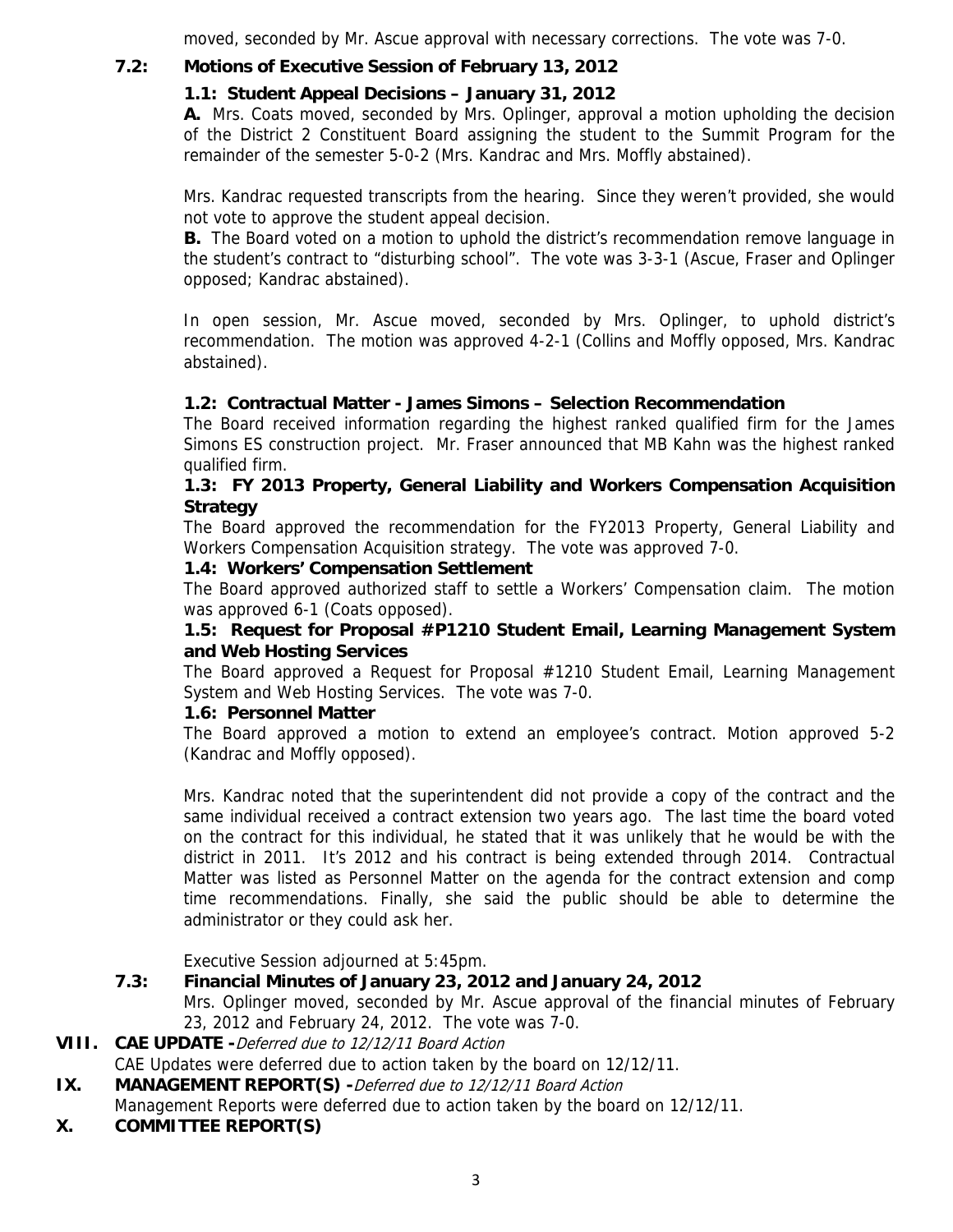#### 10.1: **Audit & Finance Committee**

#### **A. Citizen Participants for the Audit/Finance Committee 2012**

On Behalf of the Audit and Finance Committee, Mrs. Coats recommended approval of the Citizens Participants recommendation for the Audit and Finance Committee—Mr. Bret Johnson, Mr. Joe Grech, Mr. Bonnie Lester. The vote was 4-4 (Collins, Kandrac, Moffly and Fraser opposed).

During discussion, Mrs. Kandrac said last year the Policy Committee submitted the names of candidates for the Health Advisory Committee. After one person questioned the HAC advertisement, Mrs. Moffly was asked to comply. Mrs. Kandrac requested Mrs. Coats also comply, likewise. She said last January a person was added to the Audit and Finance Committee which is not in compliance with the bylaws. She also questioned why there wasn't a recommendation for the agenda item. Then she proceeded in asking when and where the advertisement was posted for these positions. She also requested the invoice for the advertisement and list of applicants. Mr. Fraser said Mr. Brett Johnson and Ms. Bonnie Lester have been on the Audit and Finance Committee for a while and were approved by an earlier board. Regarding the new member, Mrs. Coats brought a recommendation forward. If Mrs. Kandrac would like to see the position advertised, she should offer a motion to do so. Mrs. Kandrac said she didn't feel need to offer a motion because of an earlier email she received and the Policy Committee had to follow bylaws. However, she said, a new member just showed up on the Audit and Finance Committee because of who he knows. She also suggested there might be a conflict with Chairman Fraser because of his wife's employment and the Studer Group. She said there is a connection and Mr. Johnson from the Citizen's Oversight Committee just appeared on the A&F Committee. Now he is listed as a potential candidate for board approval. The other individual works with SC Federal Credit Union, possibly replacing someone that worked with First Federal in 2010. Then a third person senior specialist technician. Mrs. Kandrac requested documentation showing when the board voted on these individuals and their Ethics Statements. She said they are required to file a statement of economic interest which is filed with the state because they are handling billions of state dollars. She requested all A&F members be vetted and positions be advertised. Mrs. Kandrac offered to share her email showing the chair was interrogated for putting individuals on the committee. She concluded that this process possibly excluded thousands of community members that would like to serve on the A&F Committee.

Mrs. Coats said Mrs. Kandrac participated by telephone and she may or may not have heard the discussion. All candidates were introduced at the November A&F meeting. She said it wasn't the Policy Committee that members were vetted for. It was an independent committee that makes decisions about what comes or does not come to the Board. She said during her conversations with Mrs. Kandrac over the last year, she suggested that the Policy Committee should do the same thing. She said due to Mrs. Kandrac's suggested the number of community members on the A&F Committee was reduced so it would be less than the number of board members. She said the decision about Mr. Brett Johnson was elected by citizens to be the Chairman of the Public Oversight Committee and be on the A&F Committee and that was publicly advertised prior to him being elected as chair.

Mr. Ascue said while he agrees that the positions should be advertised, the three individuals recommended are three of the finest experts the district could ever find. They spend  $3+$ hours in meetings reviewing the district's financial documents and assist Mr. Bobby and his staff in making the best decisions with spending taxpayers' dollars. Mrs. Lester serves on several non-profit boards. At the November meeting, the A&F Committee was asked if they wanted to put those individuals on the A&F Committee.

Mrs. Moffly said she felt the same way about the people recommended for the Health